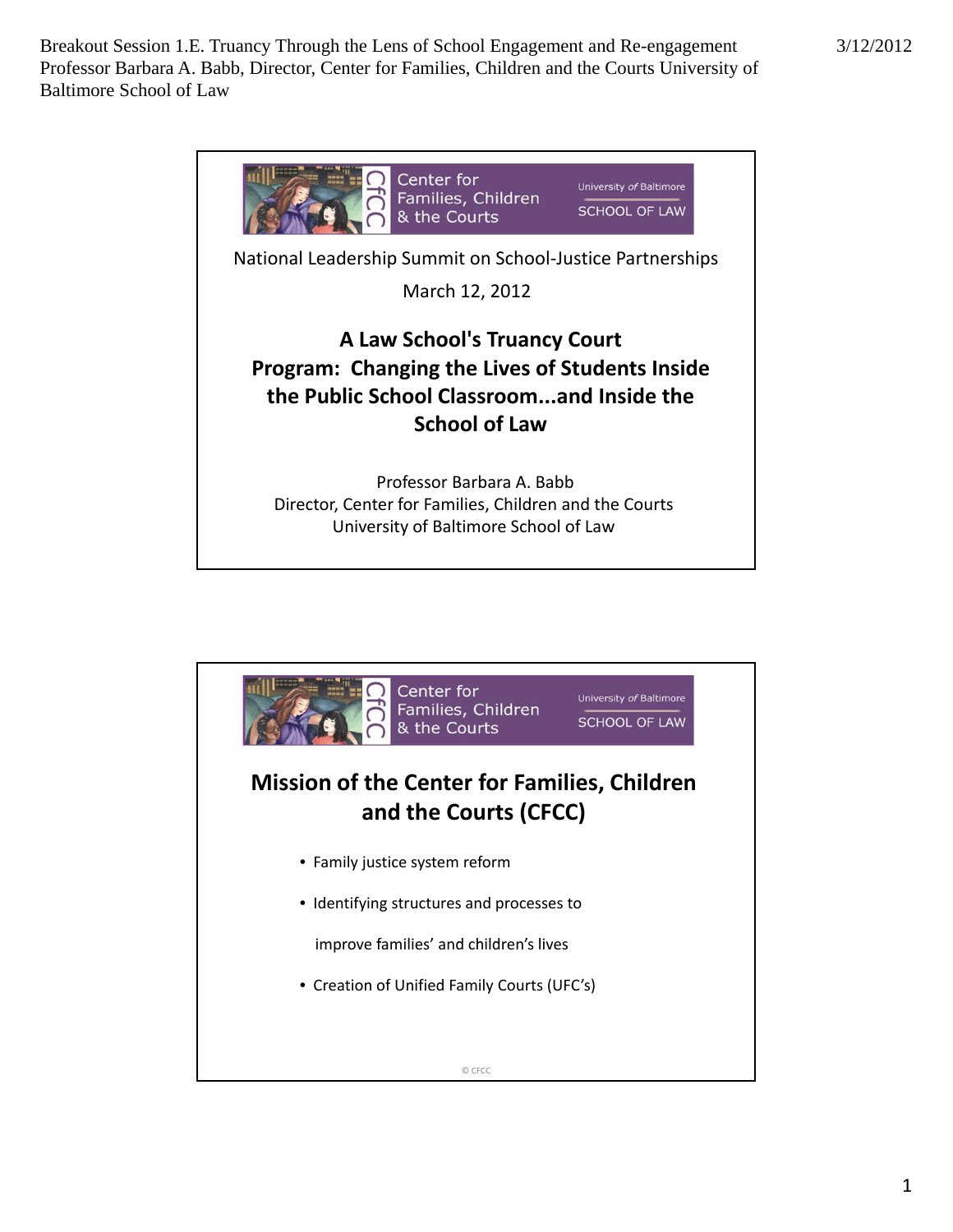

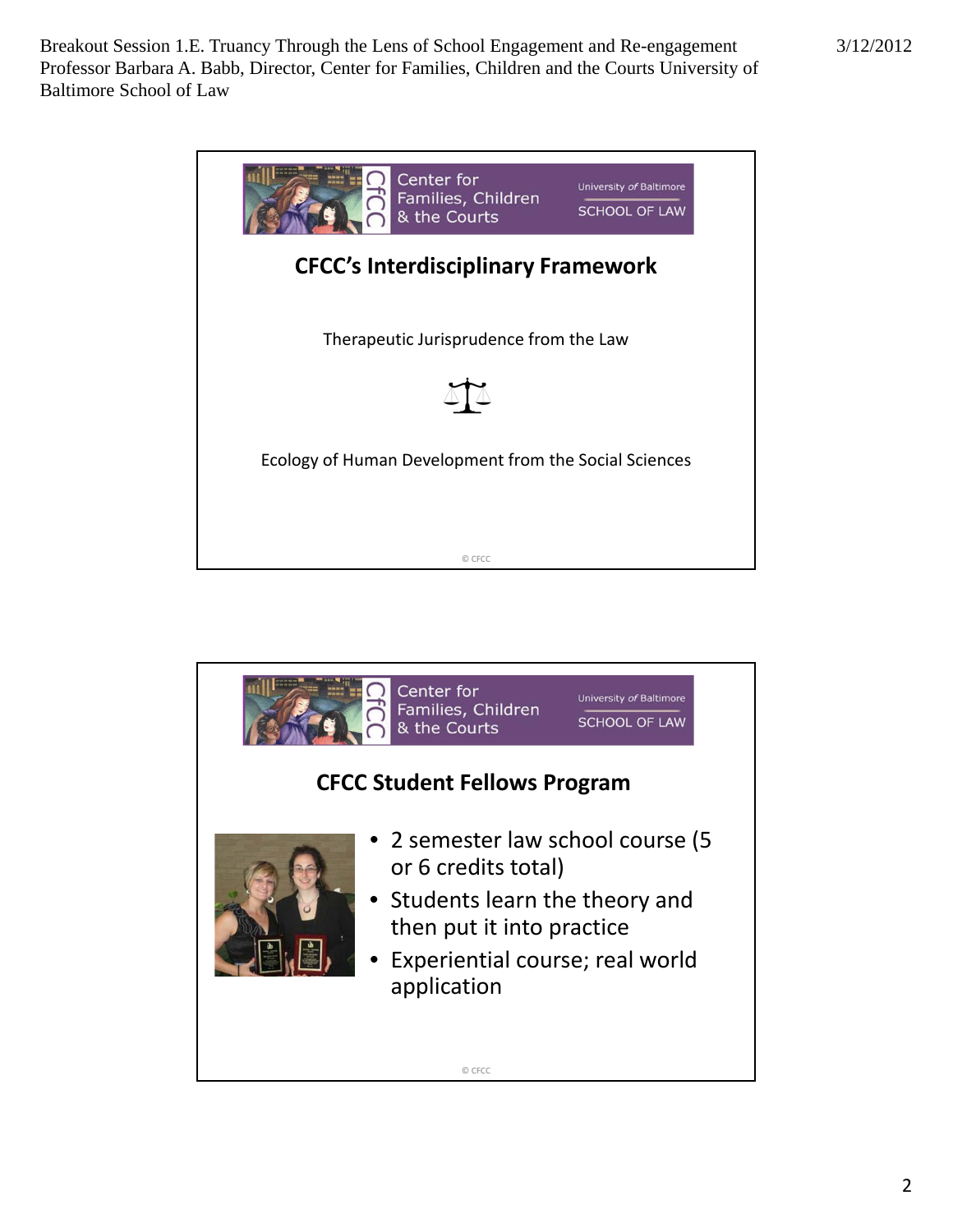| Center for<br>Families, Children<br>& the Courts                                                                                                                                                                                                           | University of Baltimore<br><b>SCHOOL OF LAW</b> |
|------------------------------------------------------------------------------------------------------------------------------------------------------------------------------------------------------------------------------------------------------------|-------------------------------------------------|
| <b>What Is Truancy?</b>                                                                                                                                                                                                                                    |                                                 |
|                                                                                                                                                                                                                                                            |                                                 |
| Under Maryland law, a student is considered an habitual<br>truant if he or she is enrolled in a school for 91 or more<br>days and unlawfully absent for twenty percent or more<br>of the days enrolled (about 20-25 days/semester).<br>COMAR 13A.08.01.04C |                                                 |
| © CFCC                                                                                                                                                                                                                                                     |                                                 |

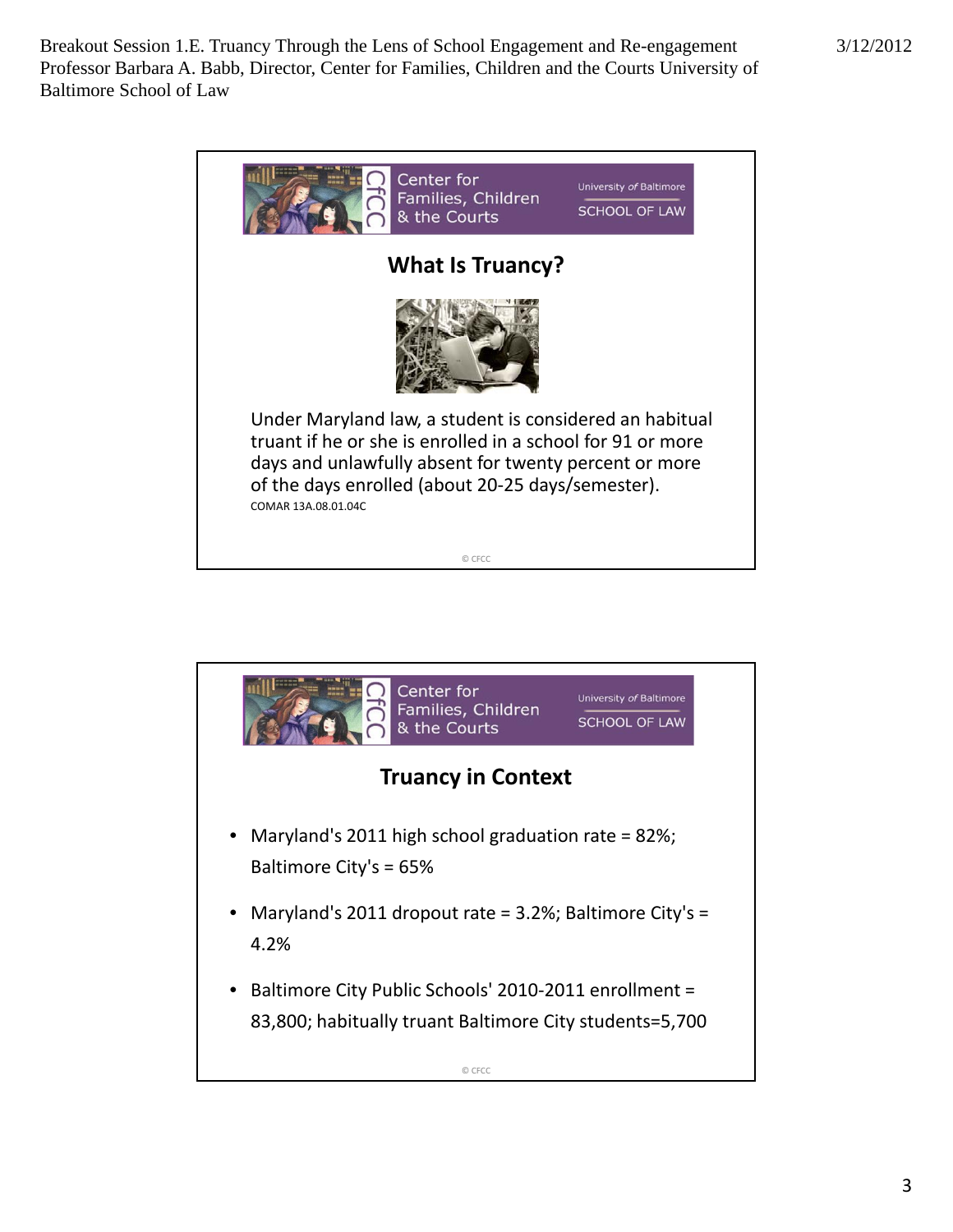

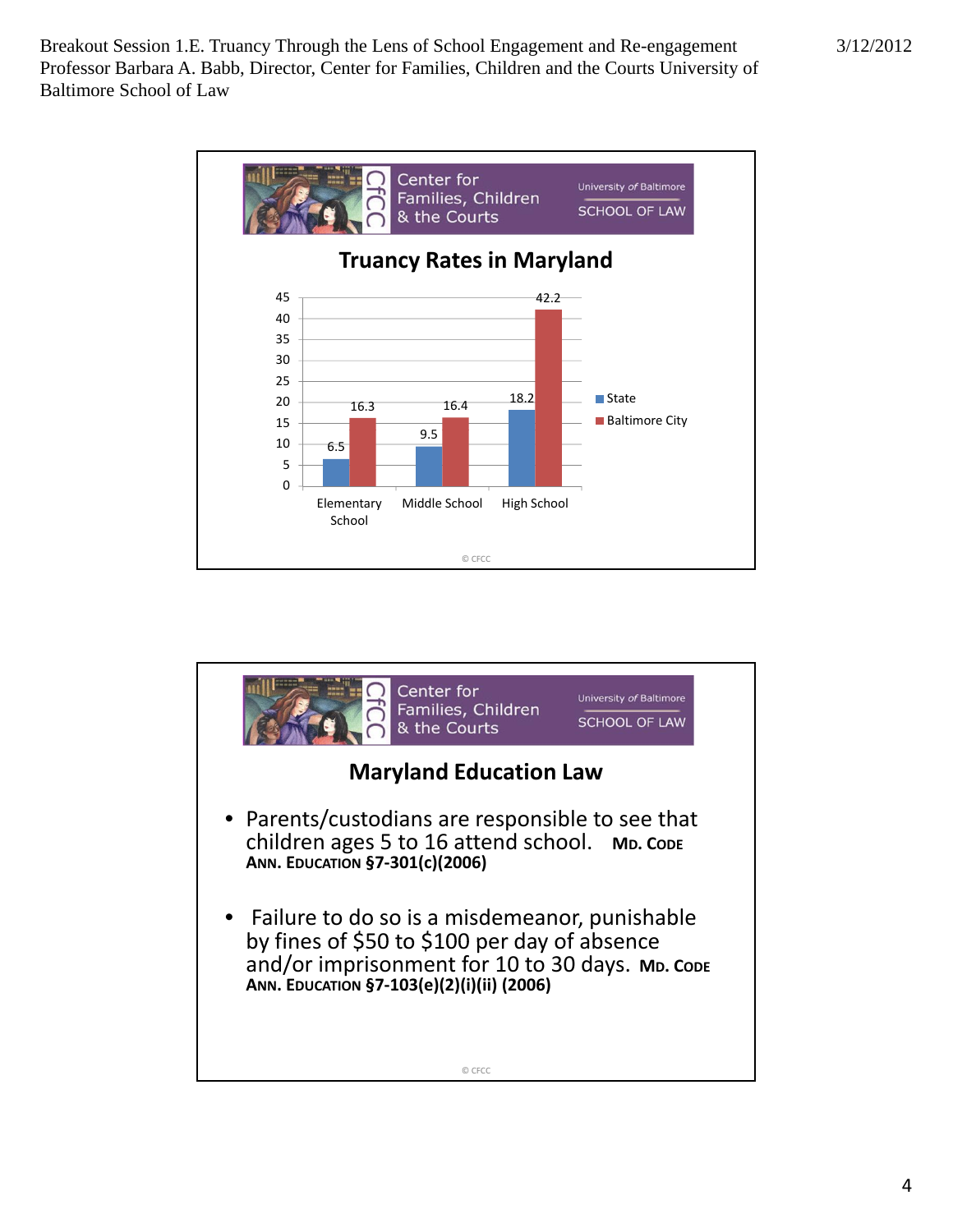

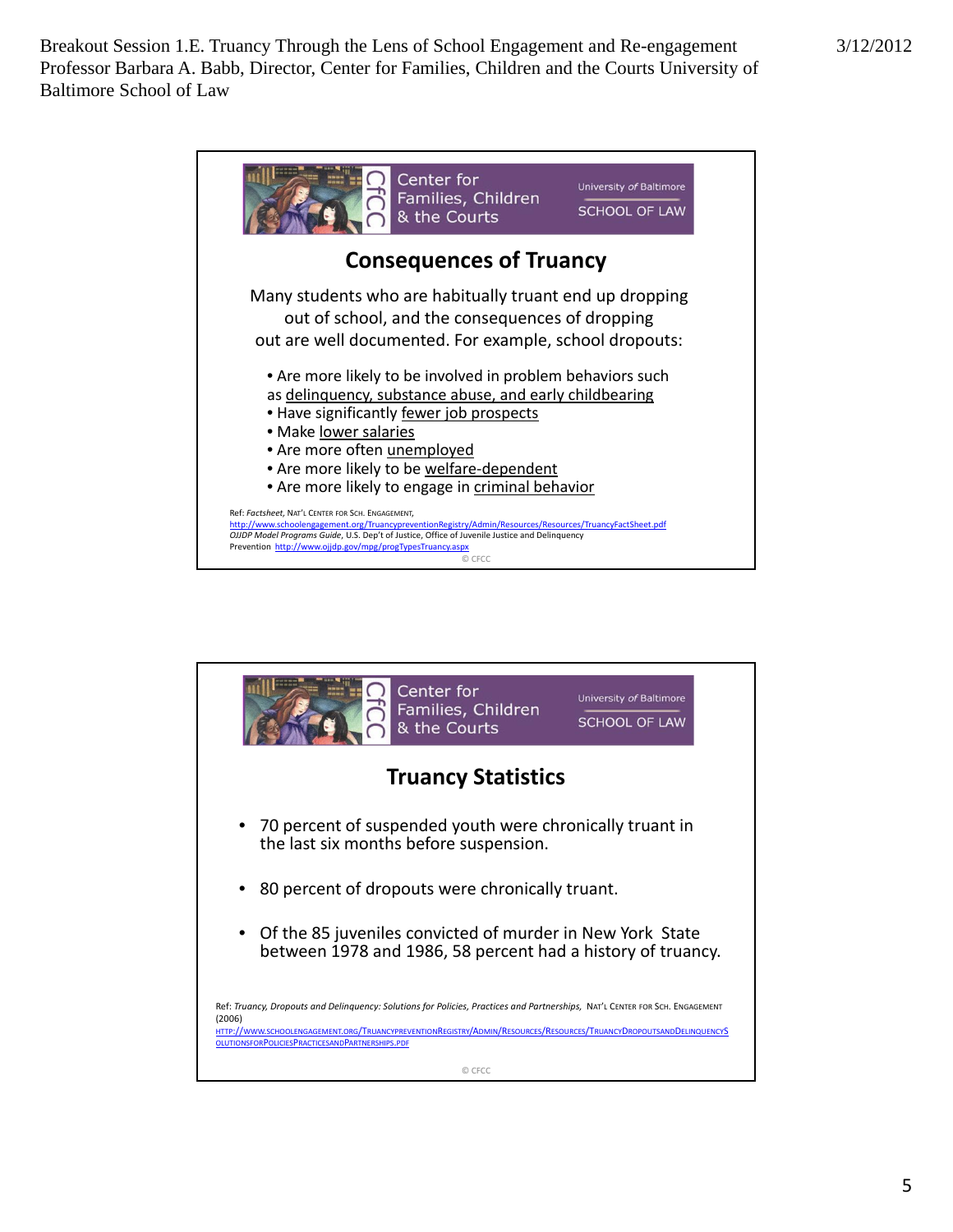

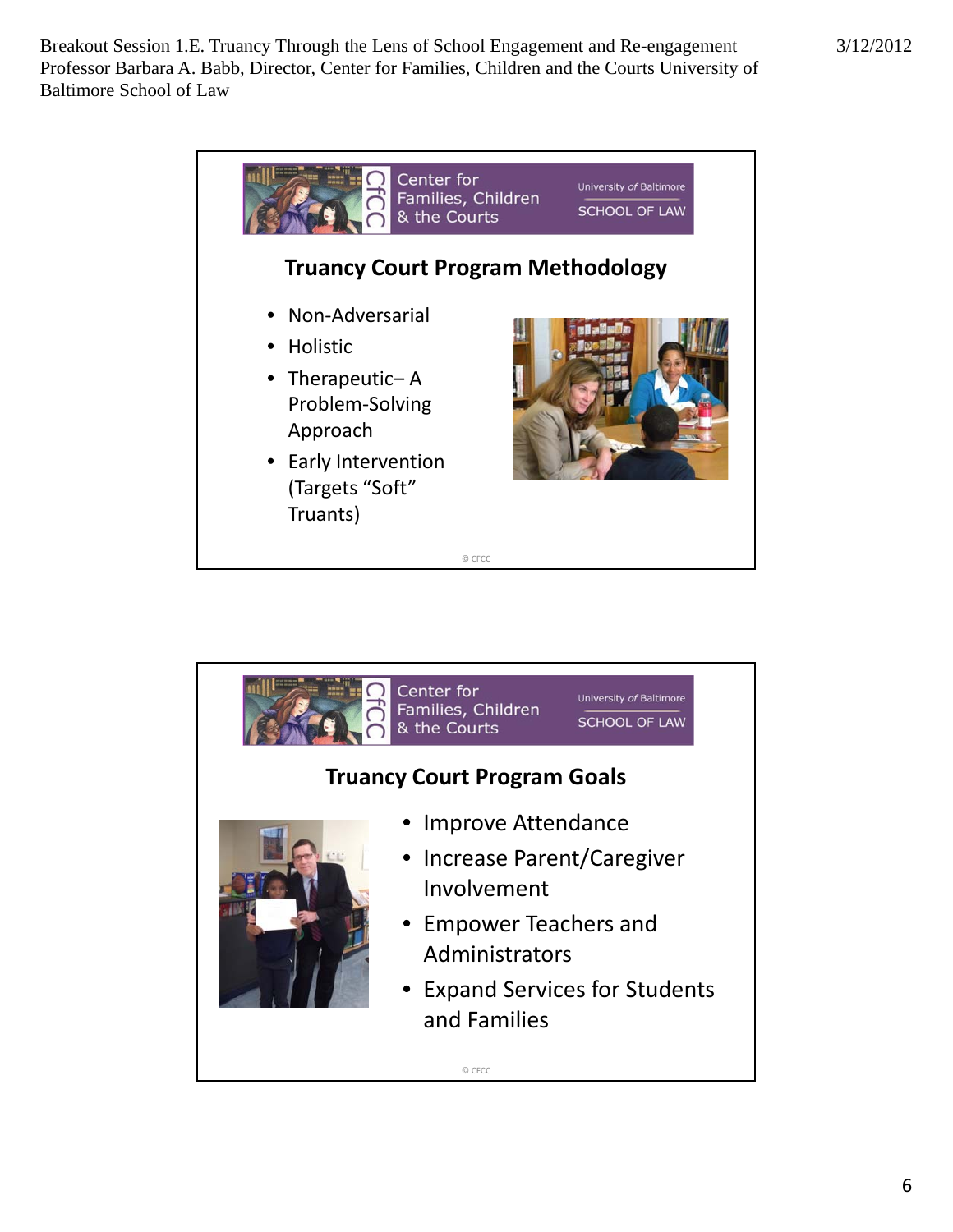

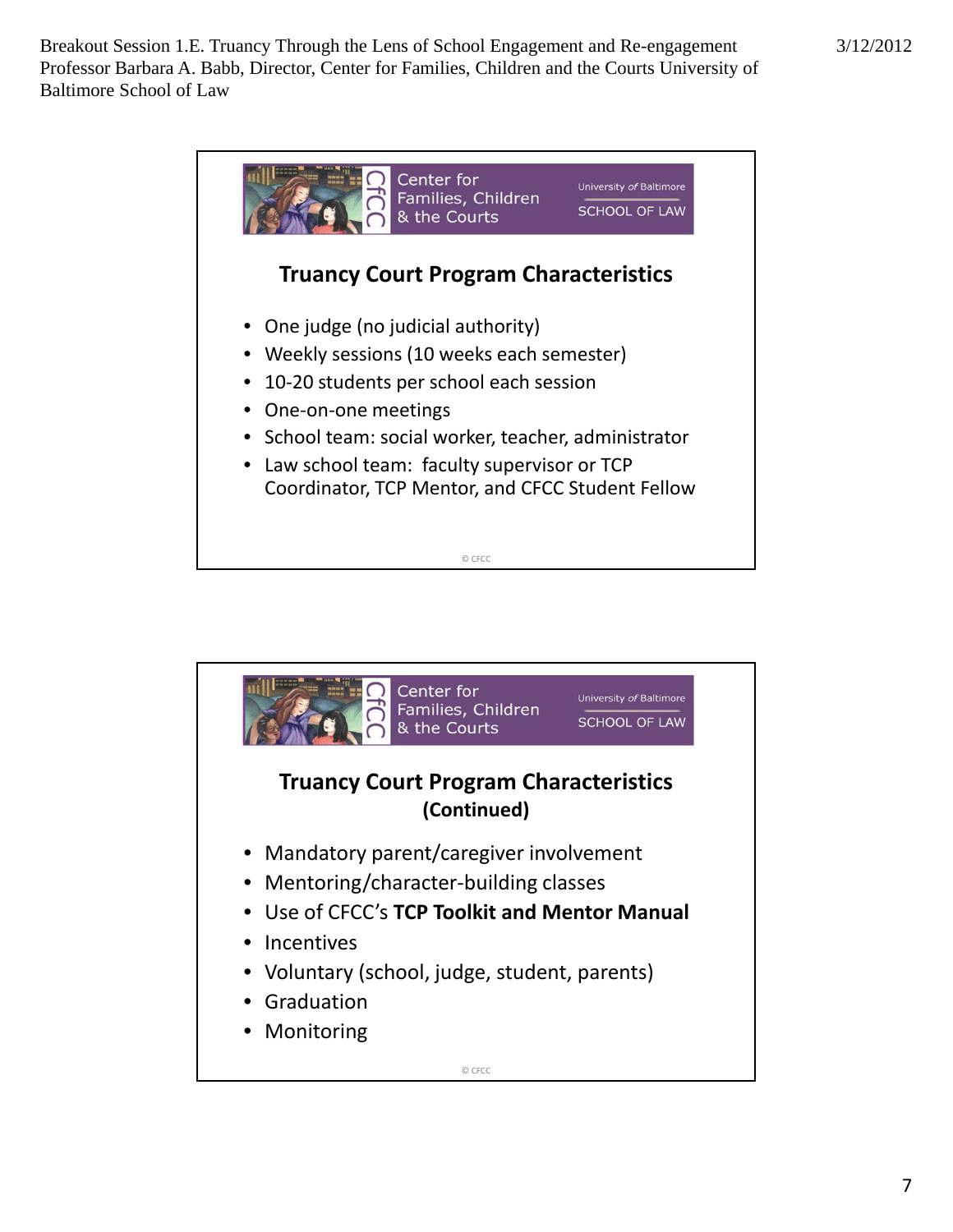

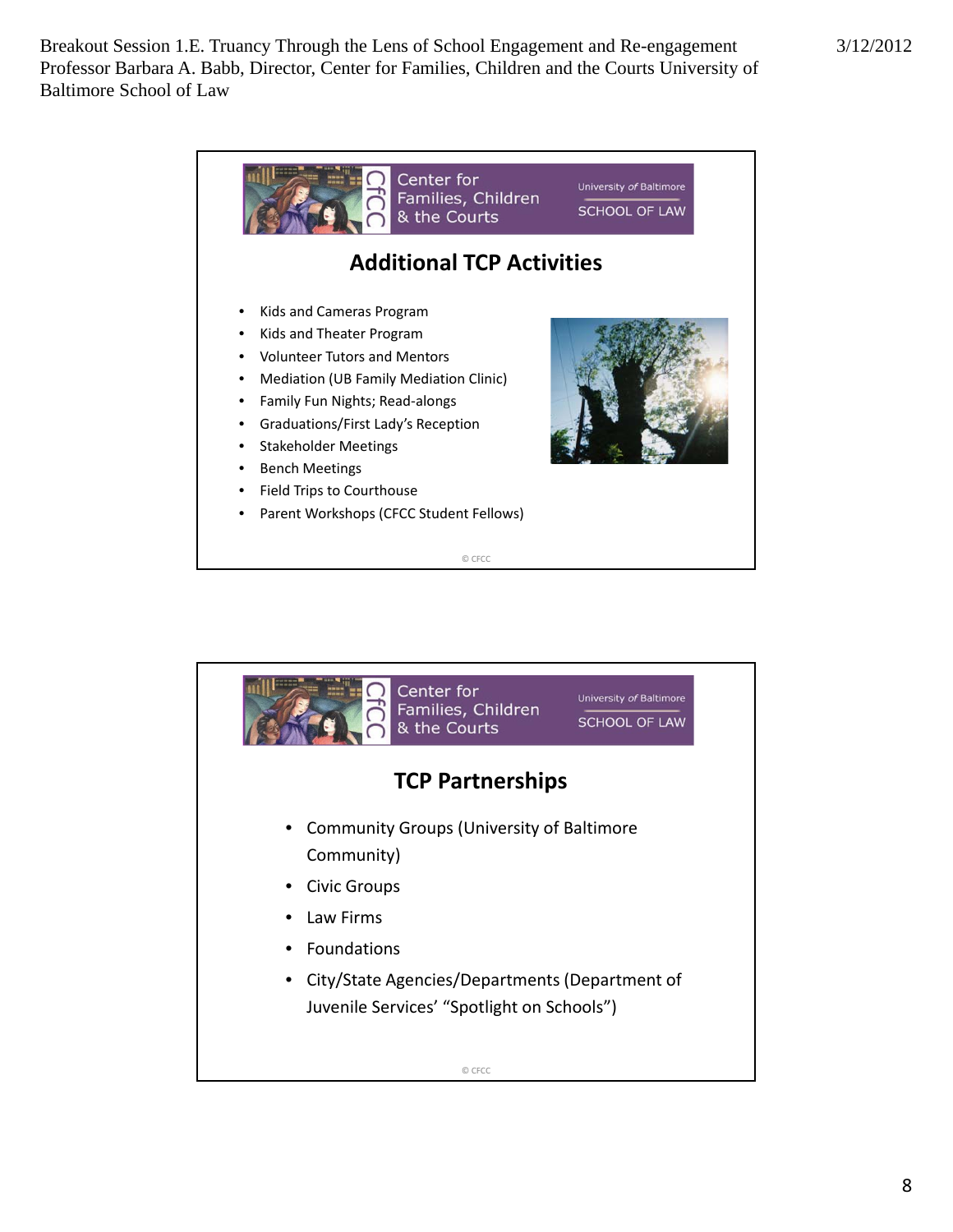

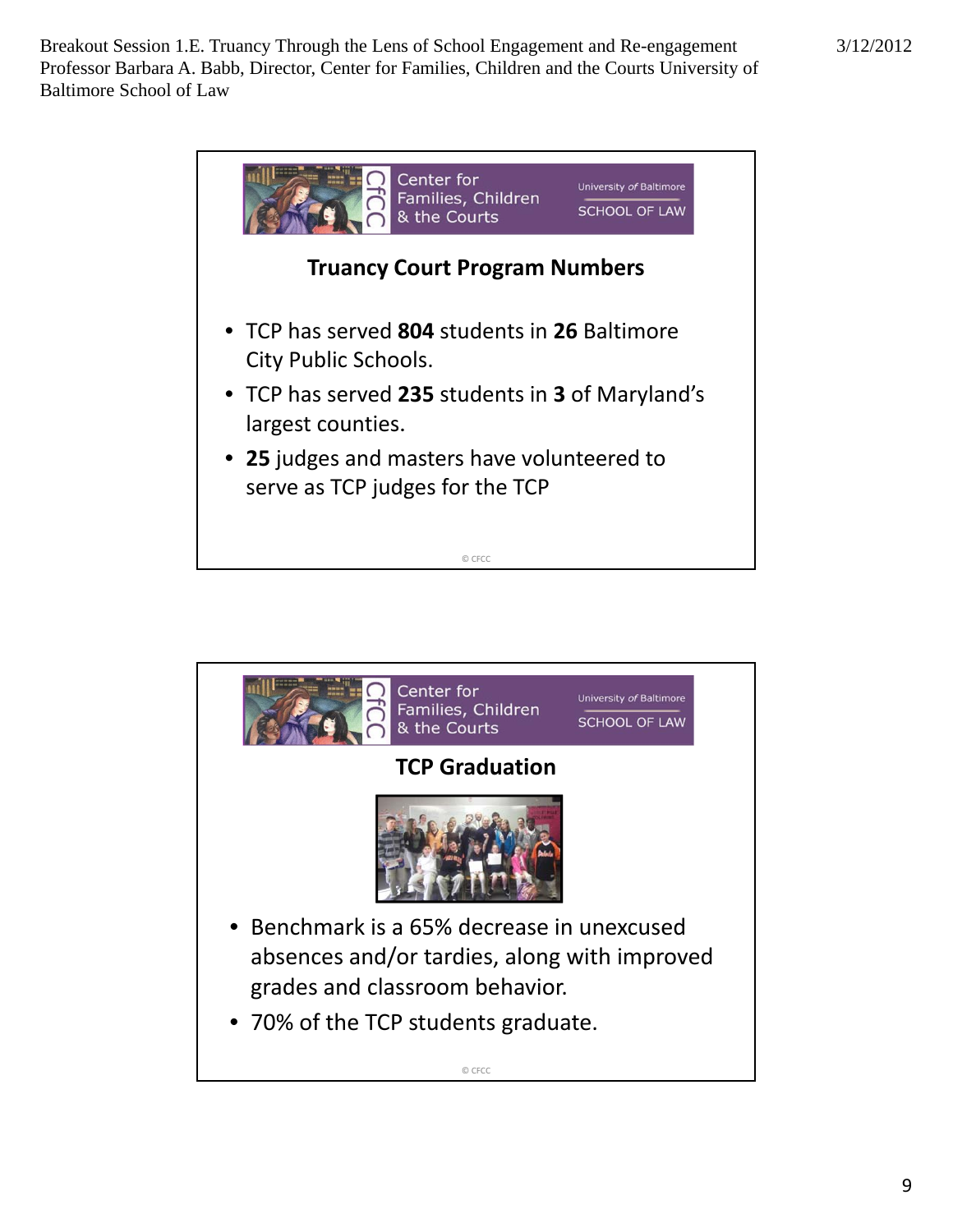

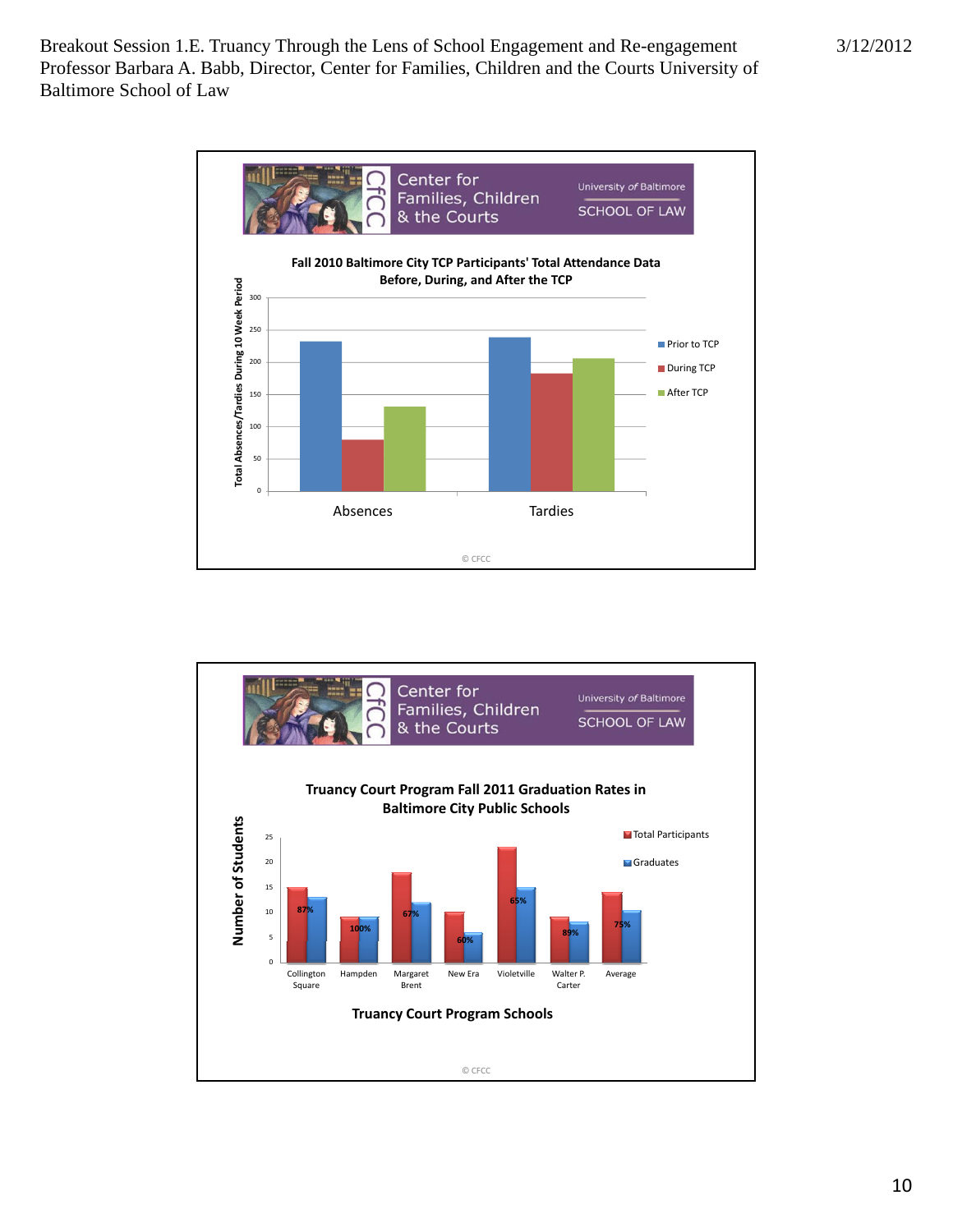

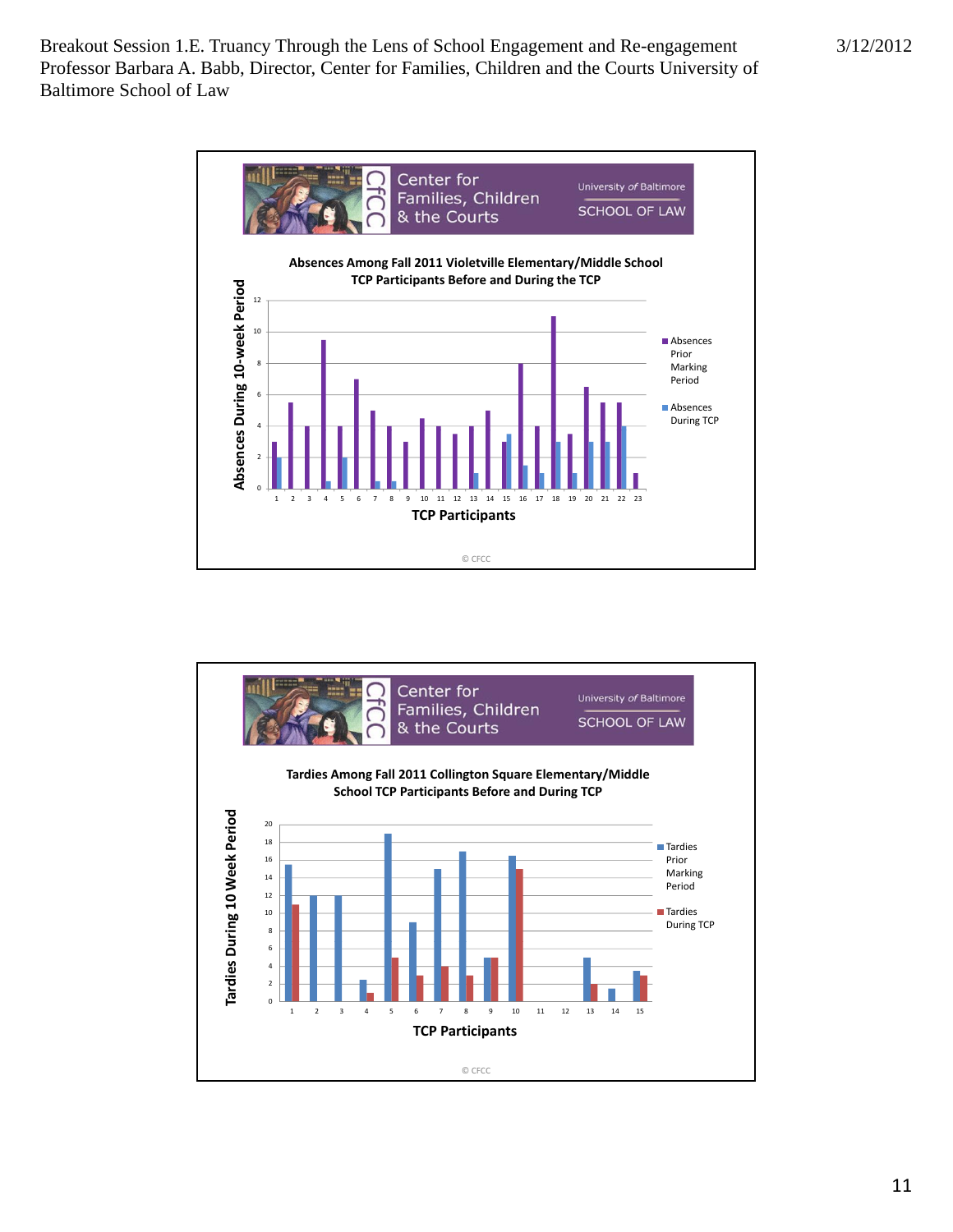

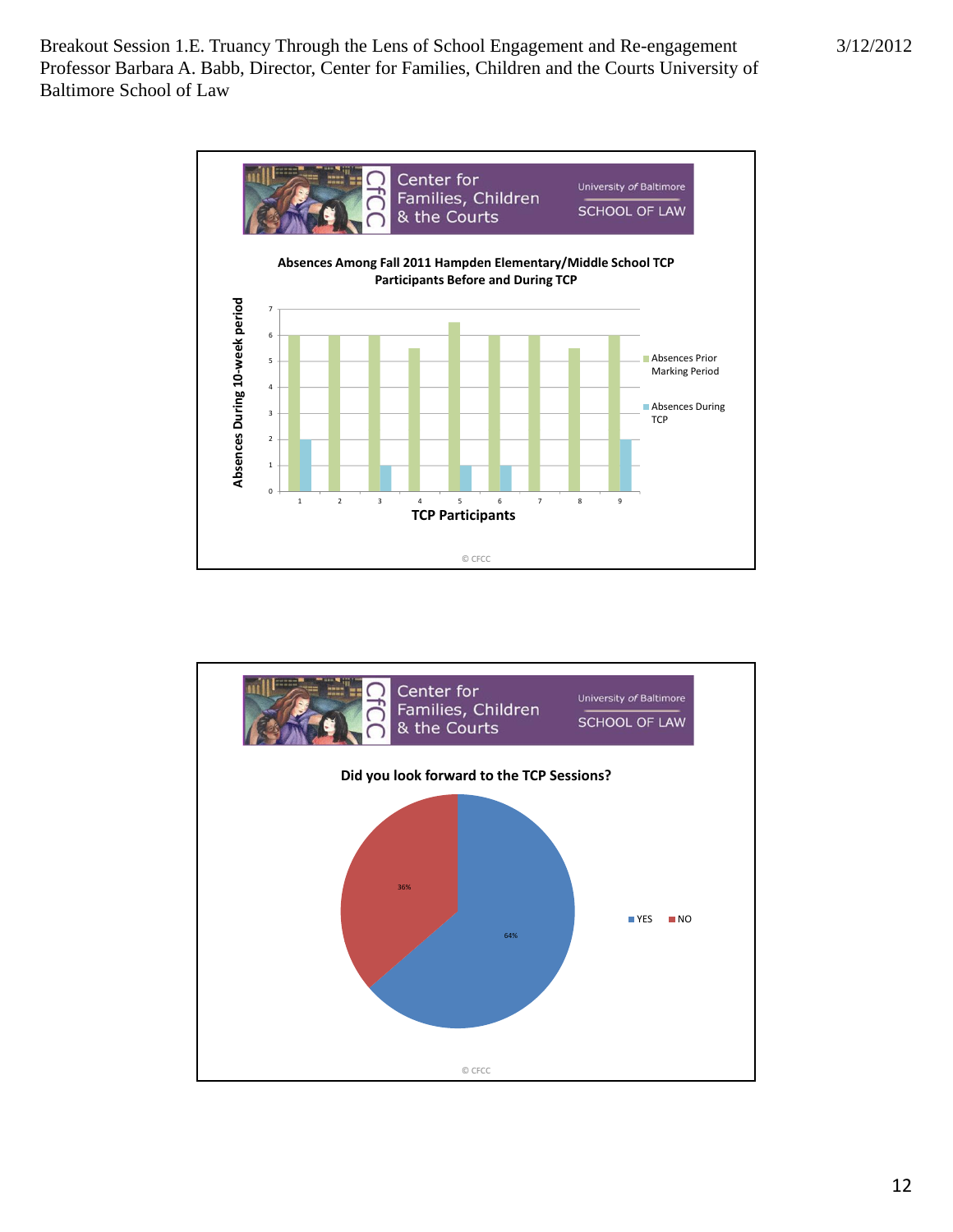

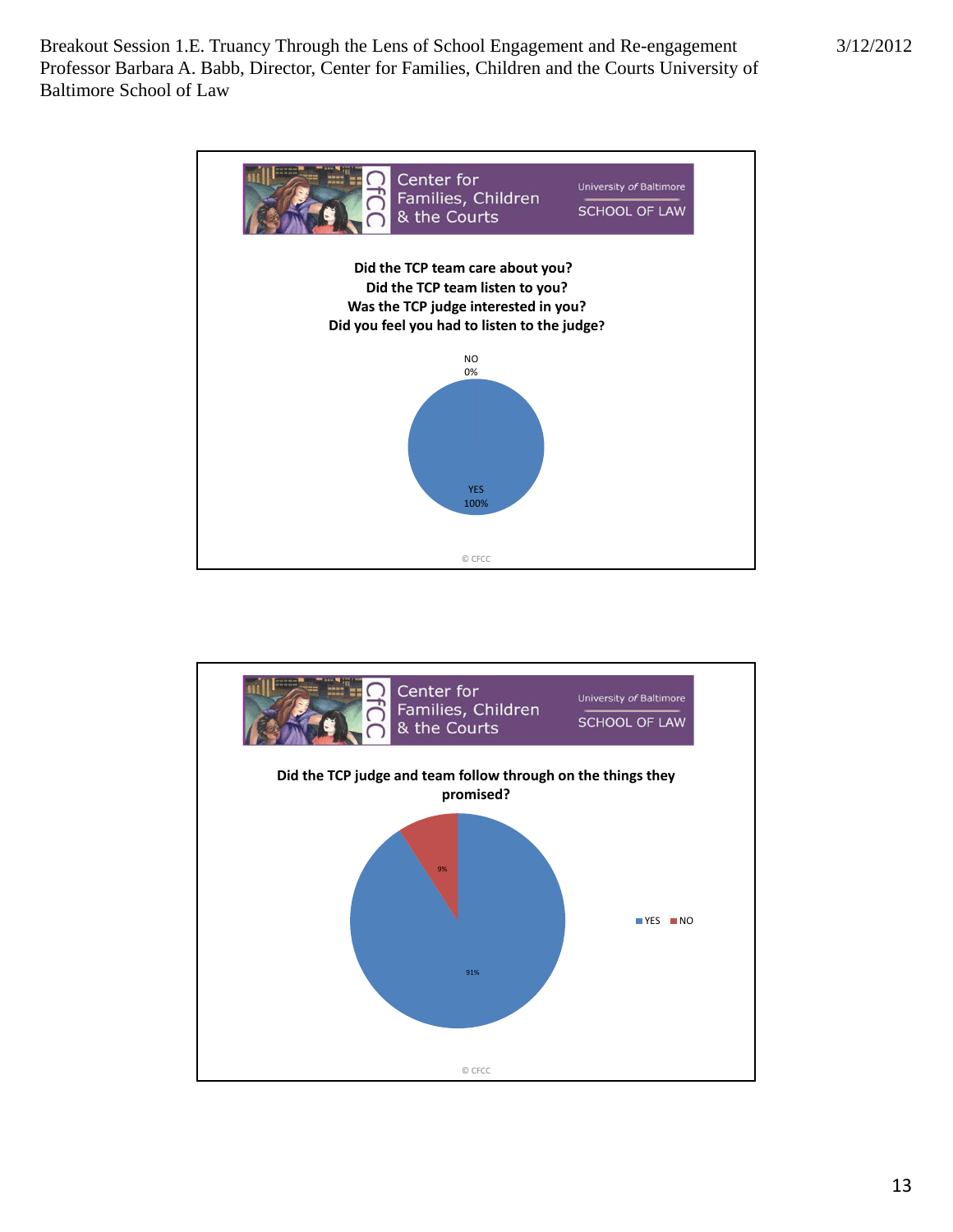

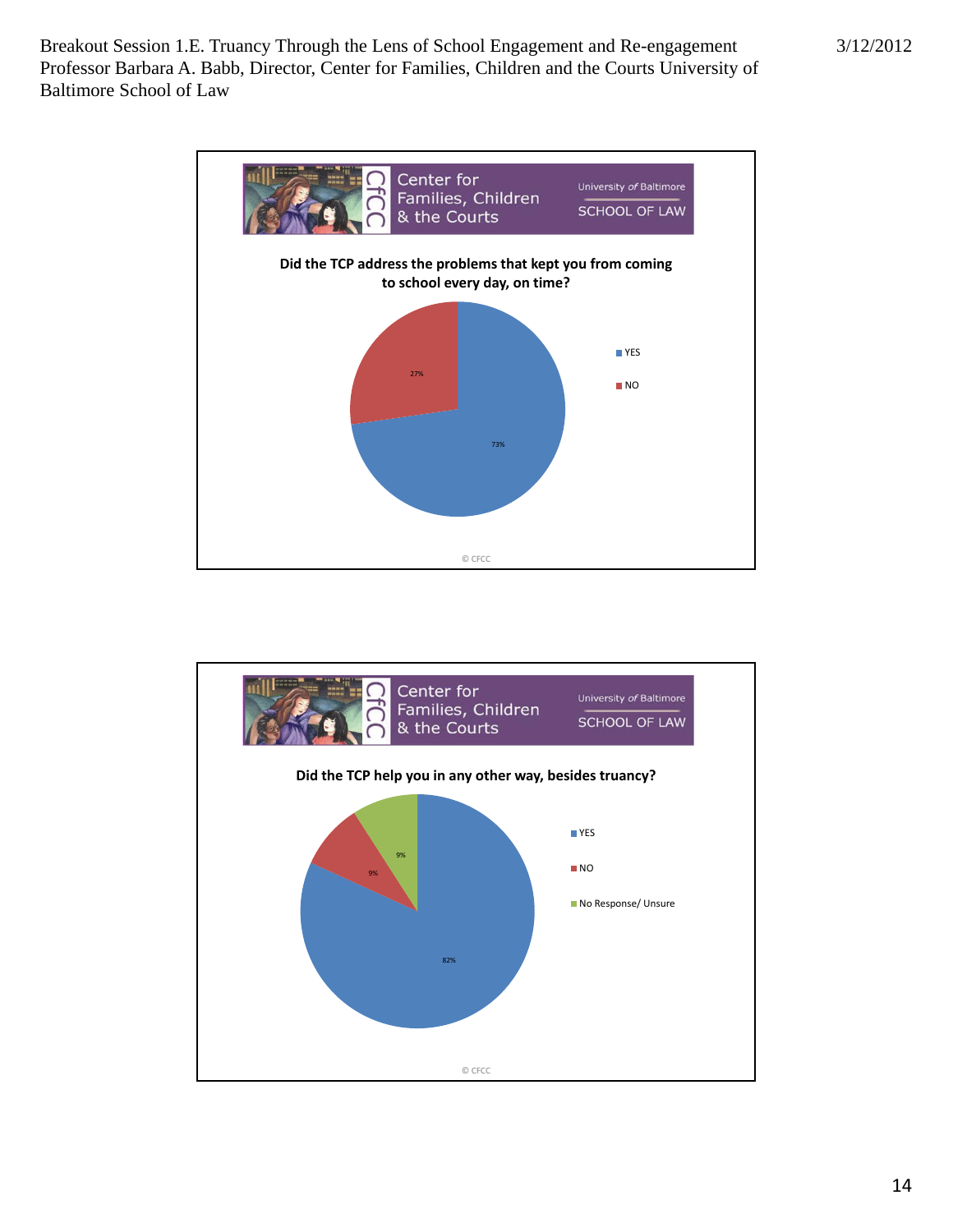

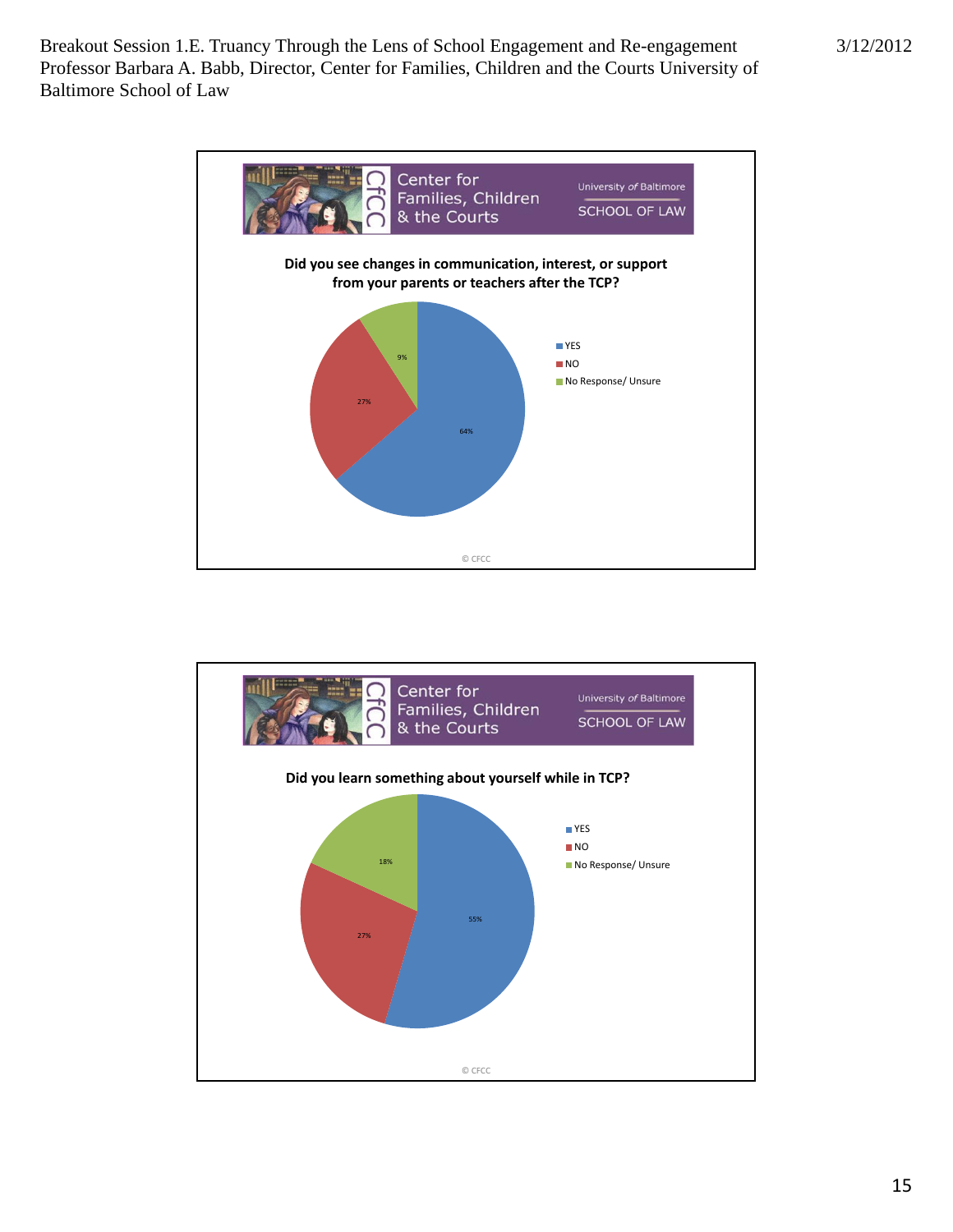